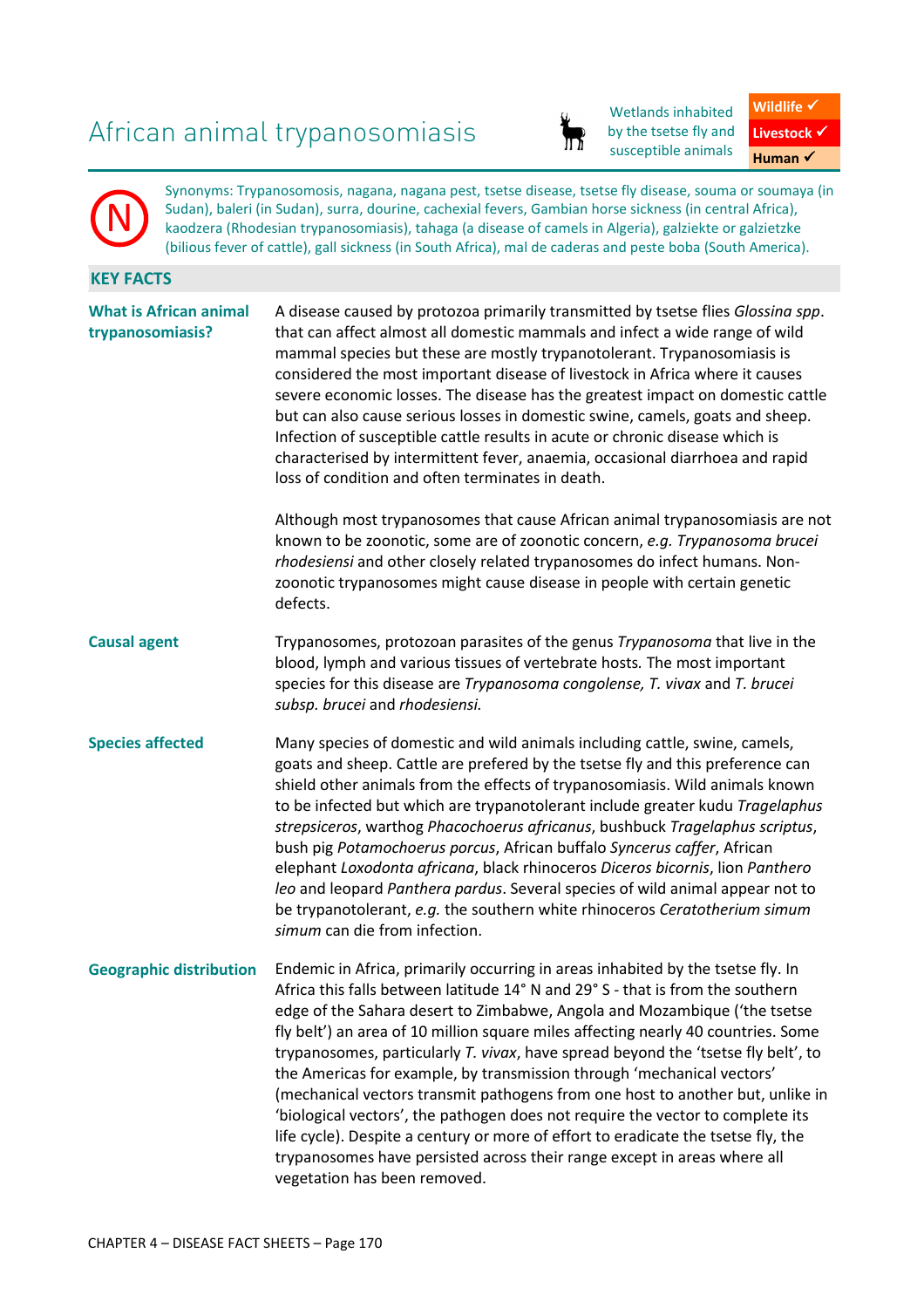

**Probabilities of tsetse distributions in Africa (FAO, February 2000).**

**Environment** Any environment inhabited by the tsetse fly. The three main species of tsetse flies responsible for transmission are *Glossina morsitans*, which favours open woodland on savanna; *G. palpalis*, which prefers shaded habitat immediately adjacent to rivers and lakes; and *G. fusca*, which favours high, dense forest areas. Fly densities fluctuate seasonally which often impacts on grazing patterns.

## **TRANSMISSION AND SPREAD**

| Vector(s)                                                           | Tsetse fly, genus Glossina and various mechanical vectors, including biting flies<br>particularly those of the genus Tabanus, but also Haematopota, Liperosia,<br>Stomoxys, and Chrysops flies. Fomites (inanimate objects such as footwear, nets<br>and other equipment) can also mechanically transmit trypanosomes. The vector<br>for T. vivax in the Americas remains unknown, but several species of<br>haematophagous ('blood eating'; especially tabanid and hippoboscid) flies are<br>suspected. Trypanosomes may also be mechanically transmitted - see below.                                                                                                      |
|---------------------------------------------------------------------|------------------------------------------------------------------------------------------------------------------------------------------------------------------------------------------------------------------------------------------------------------------------------------------------------------------------------------------------------------------------------------------------------------------------------------------------------------------------------------------------------------------------------------------------------------------------------------------------------------------------------------------------------------------------------|
| How is the disease<br>transmitted to animals?                       | Trypanosomes must first develop within tsetse fly vectors for one to a few<br>weeks. They are then transmitted through tsetse fly saliva - when flies feed on<br>an animal they inject saliva before sucking blood. Tsetse flies will remain<br>infected for life. Trypanosomes can also be mechanically transmitted by biting<br>flies when these flies transfer blood from one animal to another. In South<br>America T. vivax can be mechanically transmitted and does not require the<br>tsetse fly to develop. One trypanosome, T. equiperdum, is thought to be<br>transmitted during coitus and does not have a vector. Transplacental<br>transmission can also occur. |
| <b>How does the disease</b><br>spread between groups<br>of animals? | Tsetse flies or mechanical vectors carrying trypanosomes from one group of<br>animals to another. Animals never completely clear their parasites and thus<br>may have inapparent (subclinical) infections. Stress can reactivate the disease in<br>these 'carriers'.                                                                                                                                                                                                                                                                                                                                                                                                         |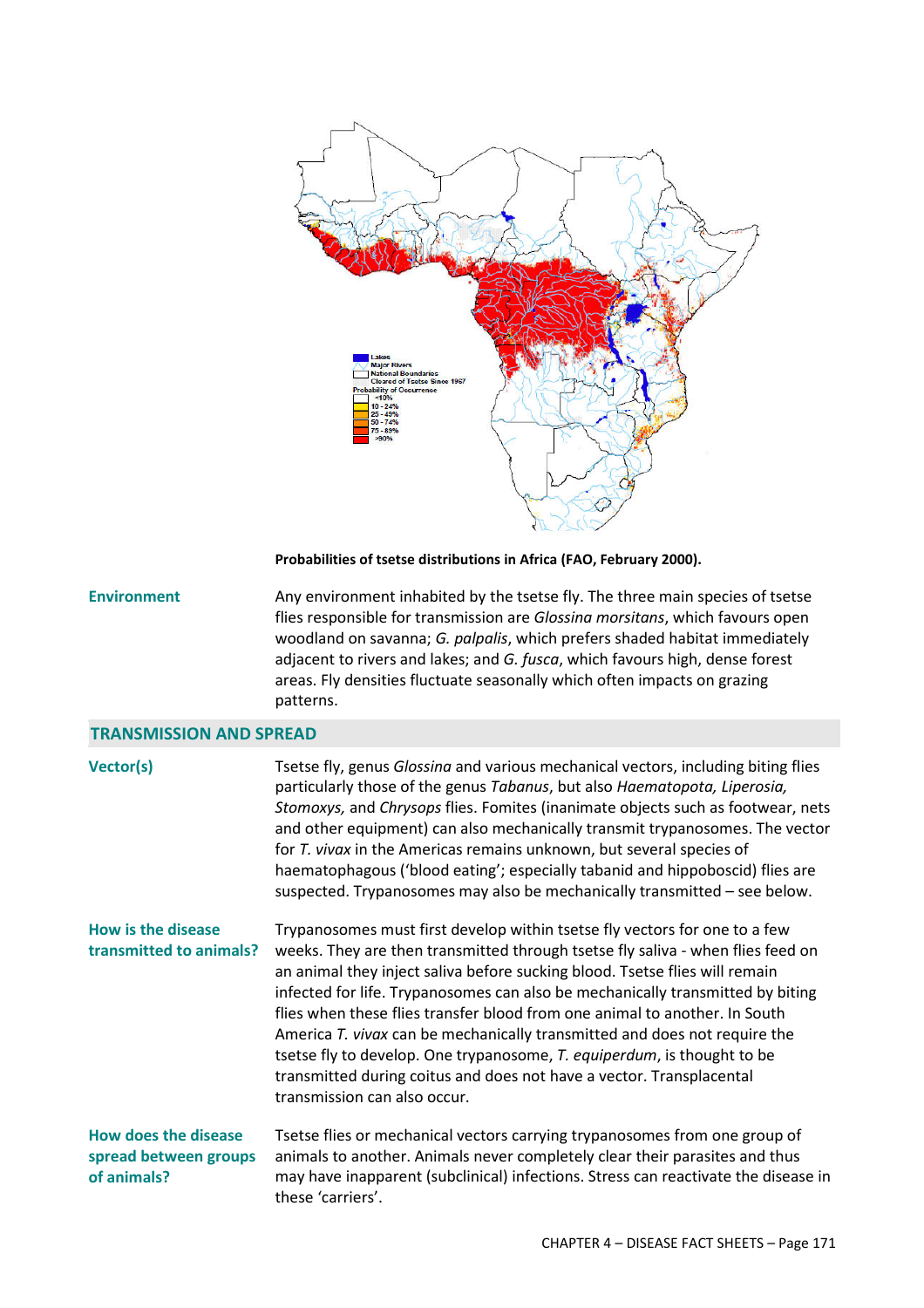| <b>How is the disease</b><br>transmitted to humans? | Same transmission routes as for animals. Whilst African animal trypanosomes<br>generally do not cause disease in humans, the closely related T. brucei<br>gambiense and T. b. rhodesiense cause significant human disease ('sleeping<br>sickness' and 'Chagas disease').                                                                                                                                                                                                                                                                                                                                                                                                                                                                                                                                                                                                                                                                                                                                                                                                                                                                                                    |  |  |  |
|-----------------------------------------------------|-----------------------------------------------------------------------------------------------------------------------------------------------------------------------------------------------------------------------------------------------------------------------------------------------------------------------------------------------------------------------------------------------------------------------------------------------------------------------------------------------------------------------------------------------------------------------------------------------------------------------------------------------------------------------------------------------------------------------------------------------------------------------------------------------------------------------------------------------------------------------------------------------------------------------------------------------------------------------------------------------------------------------------------------------------------------------------------------------------------------------------------------------------------------------------|--|--|--|
| <b>IDENTIFICATION AND RESPONSE</b>                  |                                                                                                                                                                                                                                                                                                                                                                                                                                                                                                                                                                                                                                                                                                                                                                                                                                                                                                                                                                                                                                                                                                                                                                             |  |  |  |
| <b>Field signs</b>                                  | Trypanosomiasis should be suspected when livestock in an endemic area are<br>anaemic and in poor condition. Animals imported from endemic areas can be<br>subclinical carriers and may become ill with the disease when stressed.                                                                                                                                                                                                                                                                                                                                                                                                                                                                                                                                                                                                                                                                                                                                                                                                                                                                                                                                           |  |  |  |
| <b>Recommended action if</b><br>suspected           | Contact and seek assistance from appropriate animal health professionals<br>immediately if there is any illness in livestock. Tsetse-transmitted<br>trypanosomiasis is a notifiable disease and suspected cases must be reported to<br>local and national authorities and the OIE.                                                                                                                                                                                                                                                                                                                                                                                                                                                                                                                                                                                                                                                                                                                                                                                                                                                                                          |  |  |  |
| <b>Diagnosis</b>                                    | The disease should be confirmed by health professionals identifying pathogenic<br>trypanosomes in blood or lymph node smears. Anticoagulated fresh blood,<br>dried thin and/or thick blood smears, and smears of needle lymph node<br>biopsies can be submitted from live animals. Trypanosomes are most likely to<br>be found in the blood by direct examination during the early stages of infection.<br>They are less likely to be detected in chronically ill animals, and are almost<br>never seen in healthy carriers. Xenodiagnosis (looking for the parasite in a<br>previously uninfected vector which is exposed to the host, rather than the host<br>itself) is also a useful technique when attempting to isolate from wildlife.<br>Laboratory tests should follow the methods and diagnostic thresholds described<br>in the OIE's Manual of Diagnostic Tests and Vaccines for Terrestrial Animals,<br>2008, Chapter 2.4.3 (Identification of the agent).<br>Before collecting or sending any samples from animals with a suspected animal<br>disease, the proper authorities should be contacted. Samples should only be                                       |  |  |  |
|                                                     | sent under secure conditions and to authorised laboratories to prevent the<br>spread of the disease. Although the trypanosomes that cause African animal<br>trypanosomiasis are not known to be zoonotic, precautions are recommended<br>when handling blood, tissues and infected animals.                                                                                                                                                                                                                                                                                                                                                                                                                                                                                                                                                                                                                                                                                                                                                                                                                                                                                 |  |  |  |
| <b>PREVENTION AND CONTROL IN WETLANDS</b>           |                                                                                                                                                                                                                                                                                                                                                                                                                                                                                                                                                                                                                                                                                                                                                                                                                                                                                                                                                                                                                                                                                                                                                                             |  |  |  |
| <b>Environment</b>                                  | Control of tsetse-transmitted trypanosomiasis relies on the control of the<br>vector, the parasite or a combination of both. Various environmental measures<br>can be used to control the vector:<br>Buffer zones: if tsetse fly wetlands occur near villages, a buffer zone, i.e. an<br>area around the village in which cultivation is restricted to dryland crops,<br>functions as an obstacle for the movement of tsetse flies between the<br>village and the wet areas.<br>Habitat modification/removal: tsetse flies need shady and relatively<br>×.<br>humid conditions. The distribution and ecology of the different species of<br>tsetse fly are closely linked with vegetation. Any modification in vegetation<br>cover may affect the dynamic behaviour of the tsetse fly populations and<br>the transmission of trypanosomiasis. In extreme circumstances, it may be<br>necessary to remove the tsetse fly habitat however bush clearing can lead<br>to soil erosion and other ecological disruption.<br>(Note: If habitat is already unfavourable for tsetse flies, trypanosomiasis<br>would not be expected to increase through more intensive swamp farming |  |  |  |
|                                                     | and water management).                                                                                                                                                                                                                                                                                                                                                                                                                                                                                                                                                                                                                                                                                                                                                                                                                                                                                                                                                                                                                                                                                                                                                      |  |  |  |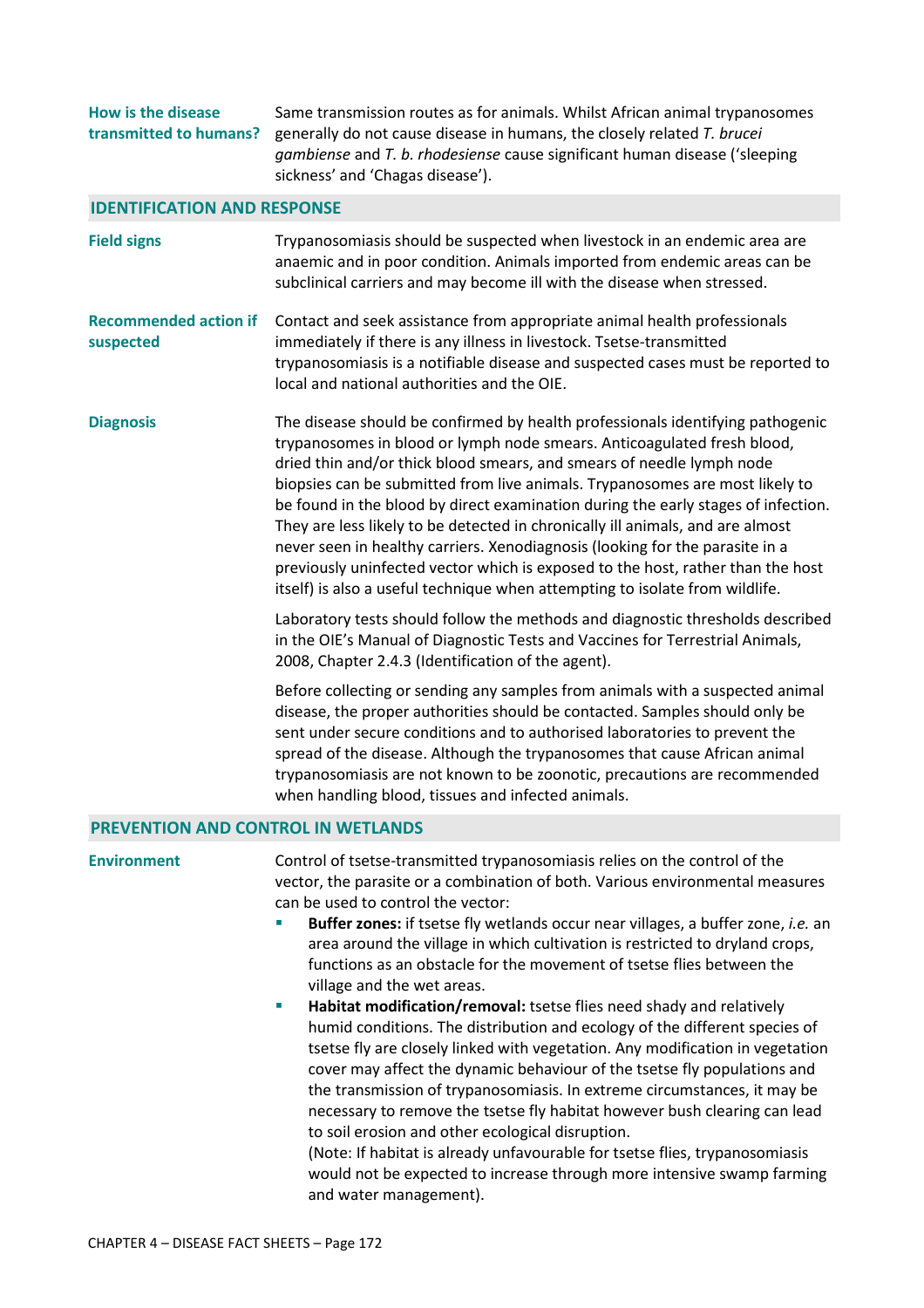### **Livestock Vector control**

Primary control methods should focus on reducing or eliminating tsetse fly populations *e.g.* using spray-on livestock insecticides, pheromone-baited traps, sterile insect techniques and other methods. Persistent chemicals are no longer used for environmental reasons and other non-persistent forms of spray are applicable in certain, mostly open, habitats *e.g.* Okavango swamps **►Section 3.4.3. Control of Vectors** 

Secondary control methods should employ veterinary interventions and reduce the spread of the parasite by using preventative treatments, treating infected animals and monitoring the number of animals that carry the disease.

### **Vaccination**

There is currently no vaccine against human or animal trypanosomiasis.

### **Livestock management**

- Good husbandry can reduce tsetse fly-livestock contact.
- Some African cattle and small ruminant breeds have some tolerance to trypanosomiasis. Introduction and development of these breeds may be effective in lessening the impact of trypanosomiasis. However it should be noted that:
	- Immunity may only be local and therefore ineffective against trypanosomes from a different region.
	- Compared with other breeds, trypanotolerant cattle are smaller in size, have lower fecundity and produce lower milk yields.
	- Immune cattle may remain carriers of trypanosomes.
	- Translocation of livestock carries the risk of spreading diseases into new areas and should be accompanied by strict sanitary controls.
- Switching from cattle to poultry farming, for example, can allow animal protein production without losses to trypanosomiasis.
- In mixed wildlife-livestock systems, tsetse can preferentially feed on wildlife species and this has a dilution effect on livestock attack.

If an outbreak is detected early, the parasite might be eradicated by:

- Movement controls and quarantine periods
- Euthanasia of infected animals trypanosomes cannot survive for long periods outside the host and disappear quickly from the carcase after death.
- Controlling arthropod vectors to prevent new infections.
- Administration of curative drugs (*e.g.* diminazene aceturate and quinapyramine methylsulfate).
- Good nutrition and rest will allow an animal to recover more rapidly.

**Wildlife** Wild animals carry trypanosomes and are an important food source for the tsetse fly. Each type of fly derives nourishment from a narrow range of animal species, however, tsetse flies have been shown to be adaptable and will utilise novel hosts in the absence of a favoured host. For this reason, and because of the obvious detriment to the local wildlife, eradication of game hosts is no longer an acceptable method of control. Prevention should be directed towards controlling vector populations or preventing human and livestock access to tsetse habitat and dedicating the land to alternative land use and income generation.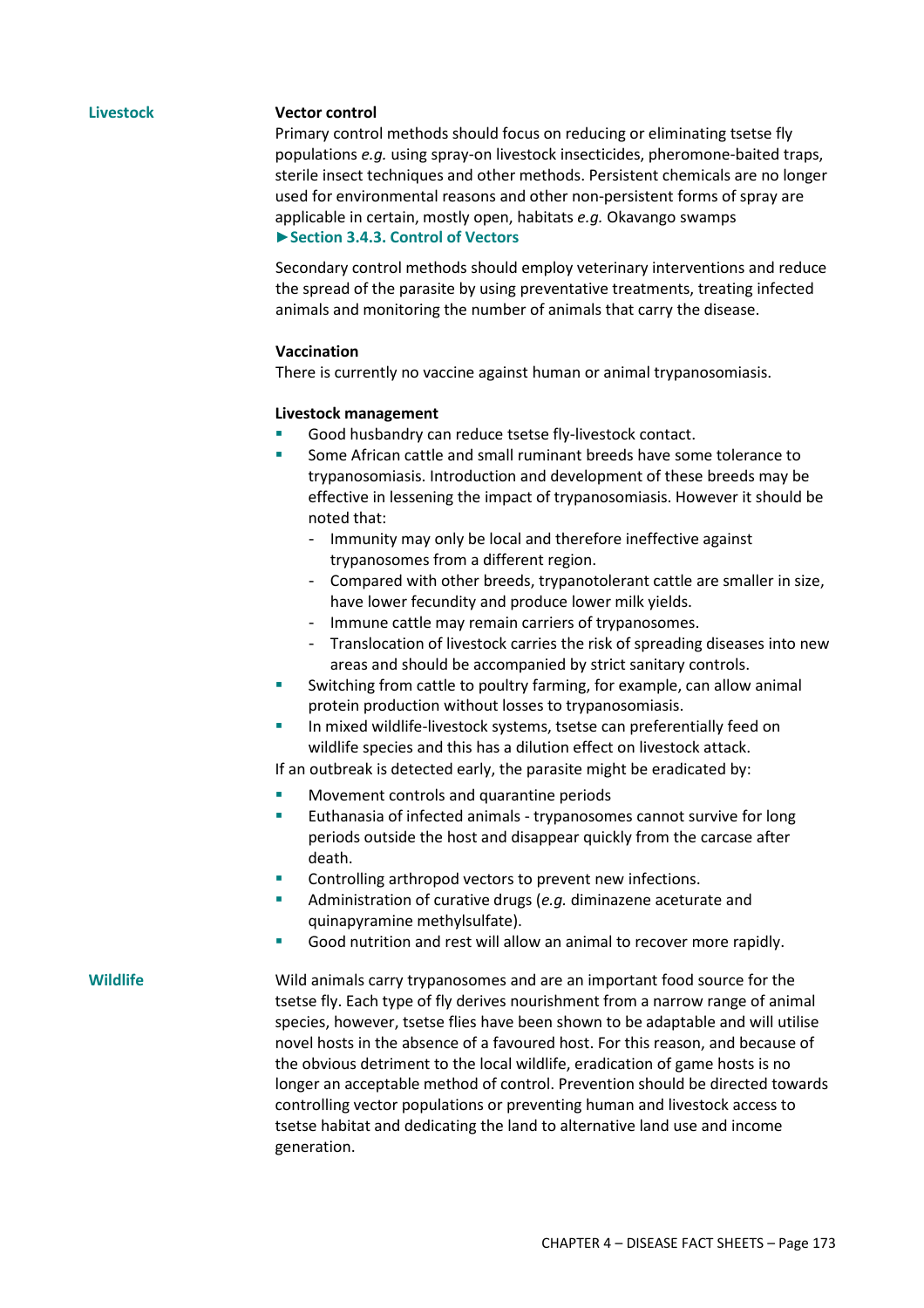| <b>Humans</b>              | Although most trypanosomes that cause African animal trypanosomiasis are not<br>known to be zoonotic, trypanosomes related to T. brucei brucei and T. brucei<br>rhodesiense can infect humans, and non-zoonotic trypanosomes might cause<br>disease in people with certain genetic defects.                                                                                                                                                                                                                                                                                                                                                                                                                                                                                                                                                                                                                                                                                |
|----------------------------|----------------------------------------------------------------------------------------------------------------------------------------------------------------------------------------------------------------------------------------------------------------------------------------------------------------------------------------------------------------------------------------------------------------------------------------------------------------------------------------------------------------------------------------------------------------------------------------------------------------------------------------------------------------------------------------------------------------------------------------------------------------------------------------------------------------------------------------------------------------------------------------------------------------------------------------------------------------------------|
| <b>IMPORTANCE</b>          |                                                                                                                                                                                                                                                                                                                                                                                                                                                                                                                                                                                                                                                                                                                                                                                                                                                                                                                                                                            |
| <b>Effect on wildlife</b>  | Wild animals rarely show clinical signs of trypanosomiasis but wildlife hosts are<br>a reservoir of trypanosomes. Some species such as southern white rhinoceros,<br>which prefers open grassland, can suffer mortality from the disease.                                                                                                                                                                                                                                                                                                                                                                                                                                                                                                                                                                                                                                                                                                                                  |
| <b>Effect on livestock</b> | Trypanosomiasis has the greatest impact on domestic cattle but can also cause<br>serious losses in domestic swine, camels, goats and sheep. The cattle of African<br>nomadic communities are at particular risk as they are increasingly driven to<br>utilise higher risk habitats due to agriculture reducing their available range. The<br>presence of the disease can reduce livestock holdings by 10-50%. Although<br>acute cases can be caused by less pathogenic types, in general the disease has a<br>high morbidity rate and is often chronic in susceptible animals. The mortality<br>rate can reach 50-100% within months of exposure, particularly if the animal is<br>exposed to poor nutrition and other stressors. The majority of untreated<br>animals infected with T. congolense, T. vivax and T. brucei brucei will die of the<br>disease.                                                                                                              |
|                            | In Africa, tsetse fly transmitted trypanosomiasis is a persistent endemic disease.<br>In South America trypanosomiasis is mechanically transmitted and epizootic<br>outbreaks occur cyclically every few years.                                                                                                                                                                                                                                                                                                                                                                                                                                                                                                                                                                                                                                                                                                                                                            |
| <b>Effect on humans</b>    | African animal trypanosomes are not known to be zoonotic so health impacts<br>are negligible but they are of concern in wildlife tourism areas where rare cases<br>in wildlife can occur. This can have significant negative economic knock-on<br>effects where illness deters visitors. The greatest impact to humans is felt<br>through direct and indirect losses to livestock production.<br>$\blacktriangleright$ Effect on livestock<br>$\blacktriangleright$ Economic importance                                                                                                                                                                                                                                                                                                                                                                                                                                                                                    |
| <b>Economic importance</b> | Trypanosomiasis is the most important livestock disease in Africa. Economic<br>impacts will vary considerably depending on a number of variables such as the<br>affected livestock species, type, productivity, susceptibility or the extent of<br>challenge by the fly.                                                                                                                                                                                                                                                                                                                                                                                                                                                                                                                                                                                                                                                                                                   |
|                            | Direct economic impacts are felt by livestock owners without trypanotolerant<br>breeds who suffer significant constraints on production through morbidity,<br>mortality and impaired fertility. Indirectly, the disease affects crop producers<br>who rely on livestock (draught oxen) to pull farm machinery and produce<br>manure. Farmers are also hindered by perceived risks of the disease, for<br>example, on tsetse fly-infected ground they may reduce their numbers of<br>livestock or exclude livestock from infested regions all together. In Africa, 7<br>million hectares of suitable grazing land are left ungrazed due to<br>trypanosomiasis. However, the benefits for wildlife balance this economically<br>where tourism and other forms of wildlife utilisation exist. In some countries<br>the wildlife contribution to GDP is far bigger than from the agricultural sector.<br>Implementing prevention and control measures using trypanocidal drugs |
|                            | represents an additional expense.                                                                                                                                                                                                                                                                                                                                                                                                                                                                                                                                                                                                                                                                                                                                                                                                                                                                                                                                          |